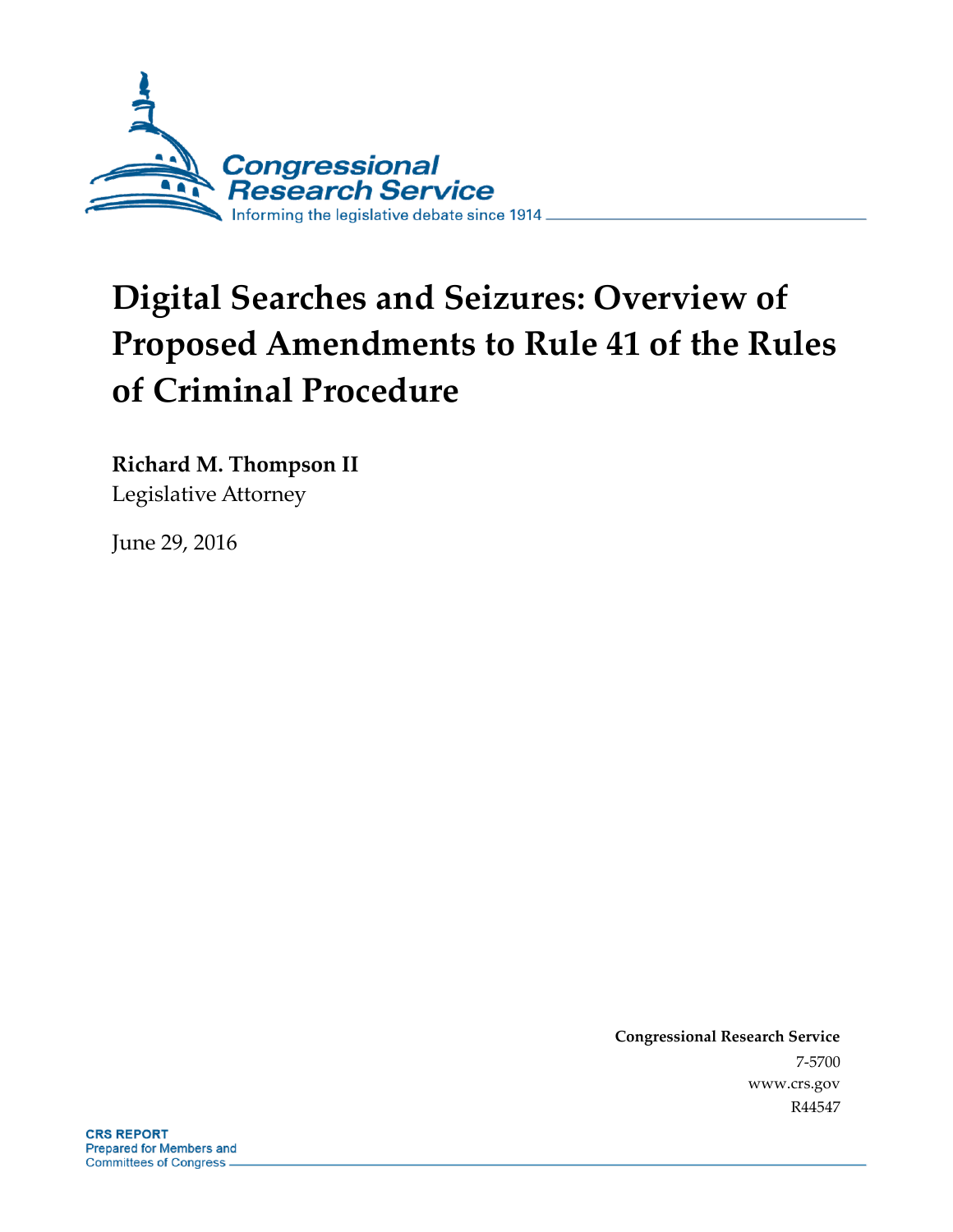# **Contents**

# Appendixes

|--|--|--|--|

## Contacts

|--|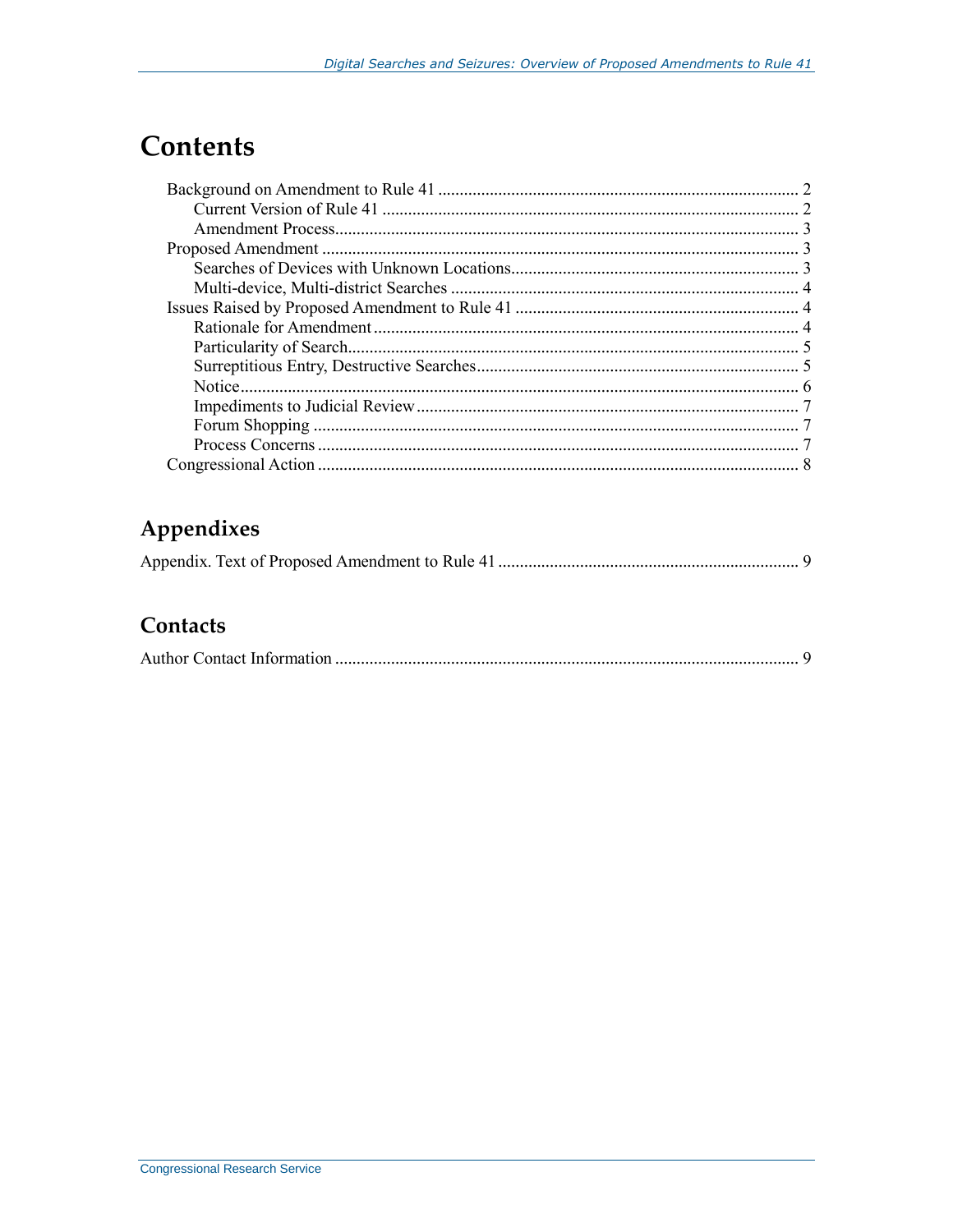With the Rules Enabling  $Act<sub>1</sub><sup>1</sup> Congress granted to the Supreme Court the authority to write$ federal rules of procedure, including the rules of criminal procedure. After several years of evaluation by the Judicial Conference, the policy-making arm of the federal judiciary, $^2$  on April 28, 2016, the Supreme Court transmitted to Congress proposed changes to Rule 41 of the Federal Rules of Criminal Procedure.<sup>3</sup> These proposed changes would amend the federal search and seizure rules to permit the government to remotely access electronic devices although the location of the device may be unknown. This issue has become more pressing in recent years with an increasing number of users anonymizing their communications, hindering the government's ability to pinpoint the location of the target, and thus making it difficult to discern the appropriate federal court to apply for a search warrant.<sup>4</sup>

In recent years, a tension has arisen between Rule 41 as currently drafted and the Department of Justice's (DOJ's) desired use of the rule for digital searches. This issue arose recently in a 2012 magistrate judge's ruling from the Southern District of Texas, in which the court denied DOJ's application to conduct remote searches of a computer believed to have been part of a fraudulent scheme, because the government could not establish the location of the target, thereby placing it outside the scope of Rule 41 and in violation of the Fourth Amendment particularity requirement.<sup>5</sup>

There have been at least two lines of argument against the proposed rule change, one based on the substance of the proposed amendment and the other grounded in the process by which the rule is being changed. The substantive arguments pertain to the actual substance of the rule and include for example, an argument that the new rule would breach the particularity requirement of the Fourth Amendment.<sup>6</sup> The procedural arguments pertain to how this potential authorization should be made law: through the rulemaking process by the courts or through enacted legislation by Congress.<sup>7</sup> While federal law enforcement has been supportive of the proposed change,<sup>8</sup> some advocacy groups have argued that the proposed rule change "would have significant legal and technical implications" and thus "merit[s] open consideration by Congress, rather than a rulemaking proceeding of the Judicial Conference."<sup>9</sup>

<sup>1</sup> *See* 28 U.S.C. §§ 2071-77.

<sup>2</sup> *See* 28 U.S.C. § 331 ("The Conference shall also carry on a continuous study of the operation and effect of the general rules of practice and procedure now or hereafter in use as prescribed by the Supreme Court for the other courts of the United States pursuant to law. Such changes in and additions to those rules as the Conference may deem desirable to promote simplicity in procedure, fairness in administration, the just determination of litigation, and the elimination of unjustifiable expense and delay shall be recommended by the Conference from time to time to the Supreme Court for its consideration and adoption, modification or rejection, in accordance with law.").

<sup>3</sup> *See* Rules Package in Support of Amendments to Federal Rules of Procedure 201 (Apr. 28, 2016), *available at*  http://www.uscourts.gov/file/document/2016-04-28-final-package-congress [hereinafter Rules Package].

<sup>4</sup> *See* DOJ Memorandum to Members of Criminal Rules Advisory Committee (March 17, 2014), *in* Advisory Committee on Criminal Rules, Agenda Book April 7-8, 2014 (April 2014), *available at* http://www.uscourts.gov/rulespolicies/archives/agenda-books/advisory-committee-rules-criminal-procedure-april-2014 [hereinafter Agenda Book, April 7-8].

<sup>5</sup> *In re* Warrant to Search a Target Computer at Premises Unknown, 958 F. Supp. 2d 753, 759 (S.D. Tex. 2013).

<sup>6</sup> *See* Particularity of Search, *infra* p. 4.

<sup>7</sup> *See* Process Concerns, *infra* p. 7.

<sup>8</sup> *See* Rationale for Amendment, *supra* pp. 4-5.

<sup>&</sup>lt;sup>9</sup> Written Statement, Center for Democracy and Technology, Before the Judicial Conference Advisory Committee on Rules (Oct. 24, 2014), *available at* https://www.regulations.gov/document?D=USC-RULES-CR-2014-0004-0009 [hereinafter CDT, Written Statement].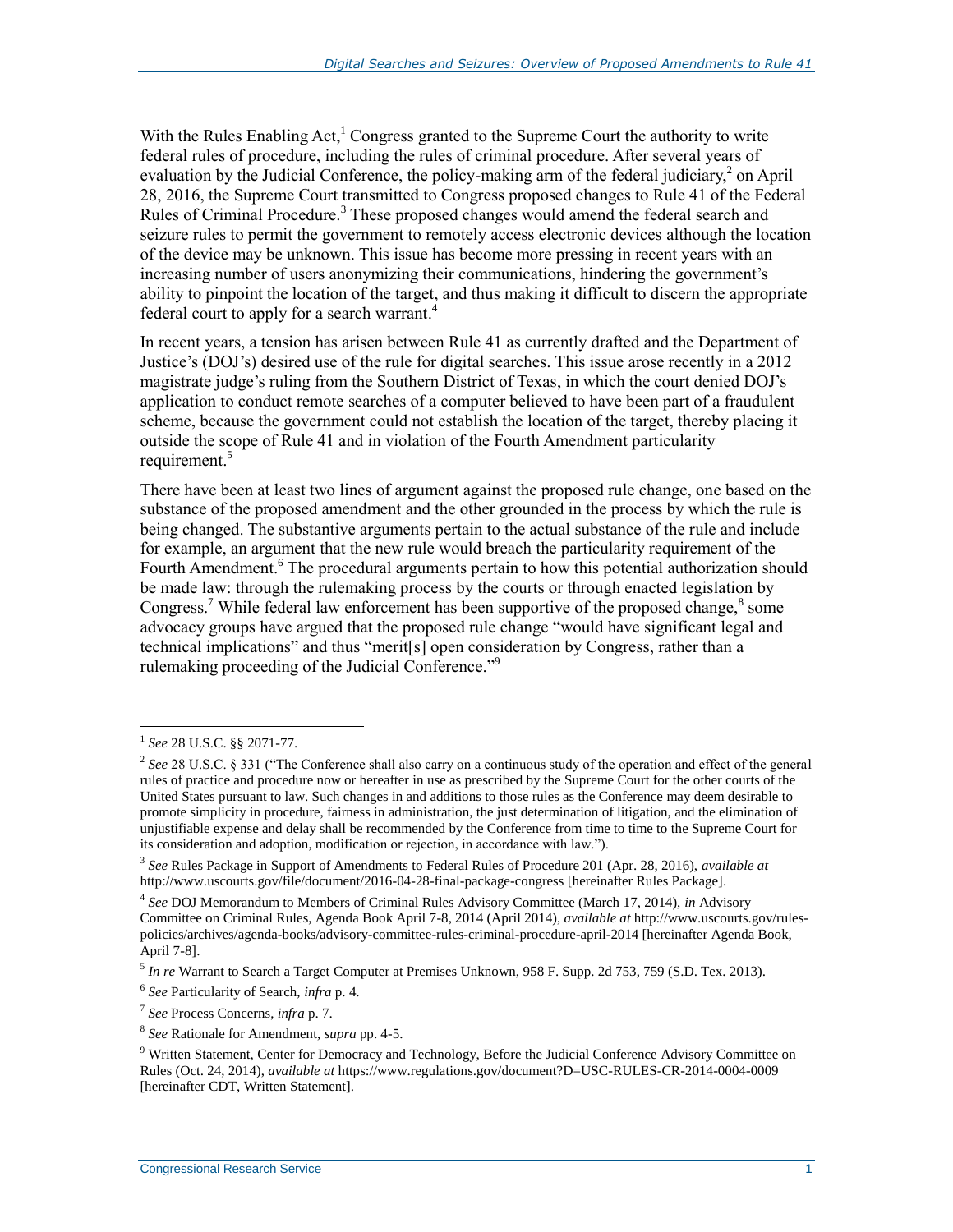This report provides a brief overview of the proposed amendment to Rule 41. First, it provides a background on the origin of, and rationale underlying, the proposed amendment and a description of the rule as currently written. Second, it reviews the potential changes made by the proposed amendment and will survey various concerns commenters have raised with the proposal. Lastly, this report addresses efforts being made in Congress to alter, delay, or stop this rule change.

# **Background on Amendment to Rule 41**

#### **Current Version of Rule 41**

Rule 41 of the Rules of Criminal Procedure governs the procedures for obtaining a search warrant in federal court.<sup>10</sup> Among other elements, it requires a government official to demonstrate probable cause that evidence of a crime will be found in the place to be searched.<sup>11</sup> As to the question of venue—that is, which is the appropriate federal district court to seek a search warrant—Rule 41 provides that a search warrant may be issued by "a magistrate judge with authority in the district."<sup>12</sup> Rule 41 permits the issuance of *extraterritorial* warrants (warrants to be served outside of that judge's jurisdiction) in four limited instances: (1) the property is within the jurisdiction but may be moved out of the jurisdiction before the warrant is executed; (2) the property is part of an investigation of domestic or international terrorism; (3) tracking devices are used which can be monitored outside the jurisdiction if installed within the jurisdiction; or (4) the property is located in a U.S. territory or U.S. diplomatic or consular mission.<sup>13</sup> However, based on the text of the rule, none of these exceptions appear to permit searches where the location of the target is unknown, such that it is not clear in which jurisdiction to request a warrant.

In a 2012 magistrate judge's ruling from the Southern District of Texas, the government requested a search warrant to remotely search an unknown computer in an unknown location that was believed to have been used to perpetrate a fraudulent scheme.<sup>14</sup> The government wanted access to, among other things, IP addresses used; records of Internet activity, including browsing history and search terms used; and photographs taken using the computer's built in camera.<sup>15</sup> Magistrate Judge Stephen Smith rejected the government's application on two grounds. First, Judge Smith found that the government's application did not meet one of the territorial limitations found in the Rule.<sup>16</sup> Second, he found that the application failed to meet the particularity requirement contained in the Fourth Amendment, which requires that "no warrants shall issue, but upon probable cause, supported by Oath or affirmation, and *particularly describing the place to be searched, and the persons or things to be seized*," <sup>17</sup> as the government failed to explain how the target device was to be found.<sup>18</sup> Further, Judge Smith noted the risk of targeting innocent computers when the location of the target is unknown.<sup>19</sup>

<sup>10</sup> FED. R. CRIM. P. 41.

 $11$  *Id.* at (d)(1).

 $12$  *Id.* at (b)(1).

<sup>13</sup> FED. R. CRIM. P. 41(b)(2-5).

<sup>14</sup> *In re* Warrant to Search a Target Computer at Premises Unknown, 958 F. Supp. 2d 753, 755 (S.D. Tex. 2013).

<sup>15</sup> *Id.* at 755-56.

<sup>16</sup> *Id.* at 758.

<sup>&</sup>lt;sup>17</sup> U.S. CONST. amend. IV (emphasis added).

<sup>18</sup> *In re Warrant*. 958 F. Supp. 2d at 759.

<sup>19</sup> *Id.*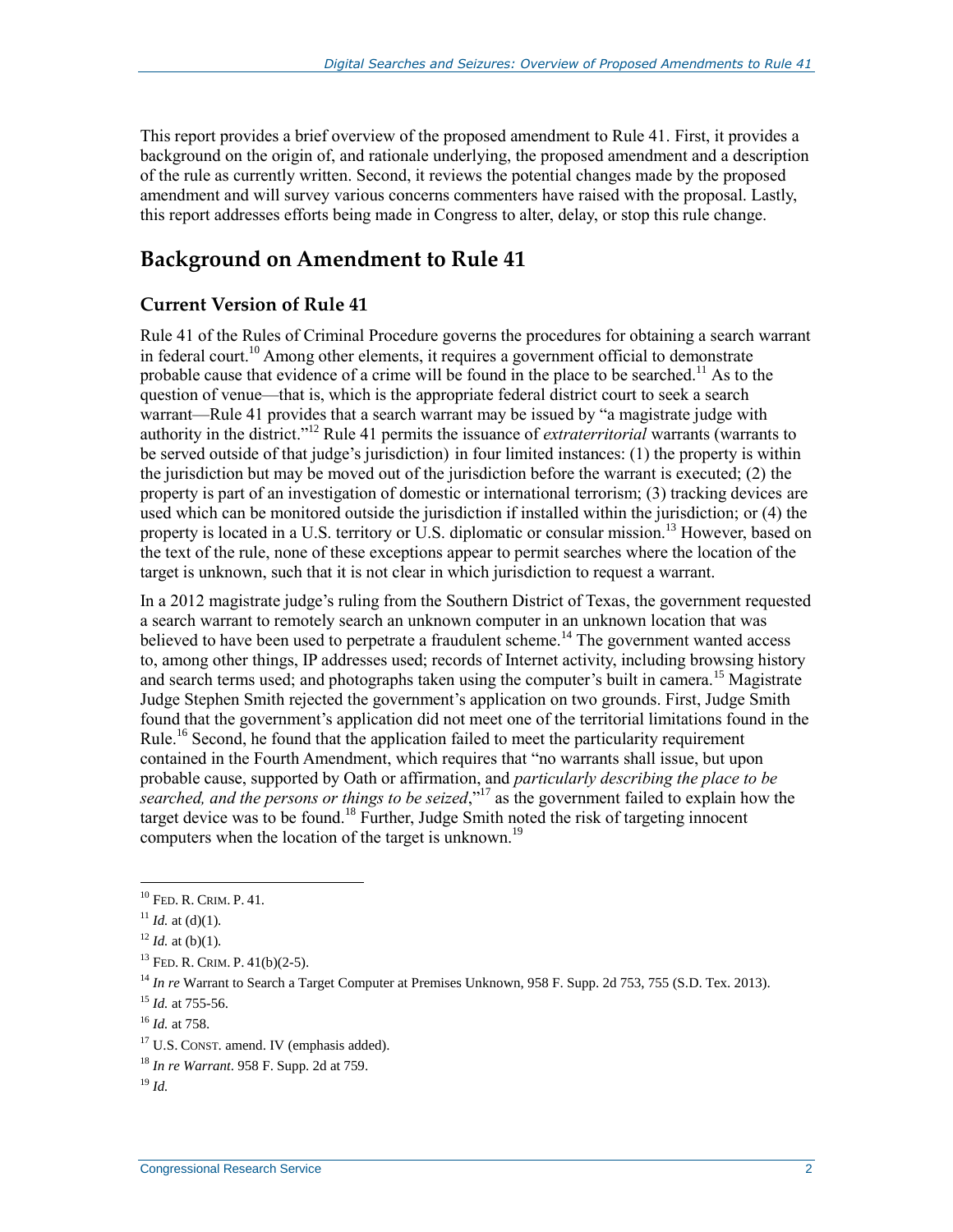#### **Amendment Process**

Prompted partially by the ruling from the Southern District of Texas, the proposal to amend Rule 41 was first brought to the attention of the Judicial Conference in a September 2013 memorandum from DOJ, which highlighted two "increasingly common situations" faced by investigators that warranted a change in the rules.<sup>20</sup> The first is where the warrant sufficiently describes the device to be searched, but law enforcement officials do not know the location of the target device. The second is where the investigation requires officials to engage in surveillance of numerous computers in multiple jurisdictions. The proposed rule change was published for public comment in August 2014, in which DOJ, privacy advocates, computer experts, and members of the general public offered various arguments for and against the proposed rule change.<sup>21</sup> On April 28, 2016, the Supreme Court transmitted the proposed rule change to Congress. Pursuant to the Rules Enabling Act, unless Congress responds via enacted legislation, the proposed rule will take effect on December 1, 2016.<sup>22</sup>

# **Proposed Amendment**

The proposed amendment was designed to address two issues: (1) access to a device at an unknown location; and (2) access to multiple computers in multiple districts. Each will be addressed in turn.

#### **Searches of Devices with Unknown Locations**

The first rationale for amending Rule 41 applies to situations when the government is able to describe the computer to be searched, but does not know the location of the computer. DOJ asserted, and the Judicial Conference accepted, that the government faces this situation more regularly because persons who commit crimes on the Internet are using anonymizing technologies with greater frequency.<sup>23</sup> Through the use of proxy servers, criminals are able to mask their IP addresses such that the recipient only knows the IP address of the proxy and not the originator's IP address.<sup>24</sup>

To permit extraterritorial searches, Rule 41 would be amended to read as follows:

a magistrate judge with authority in any district where activities related to a crime may have occurred has authority to issue a warrant to use remote access to search electronic storage media and to seize or copy electronically stored information located within or outside that district if ... the district where the media or information is located has been concealed through technological means[.]<sup>25</sup>

<sup>20</sup> Memo, Department of Justice to Advisory Committee on Criminal Rules 2 (Sept. 18, 2013), *in* Agenda Book, April 7-8, 2014, *supra* note 4, at 172.

<sup>&</sup>lt;sup>21</sup> *See* Docket Folder, Proposed Amendments to the Federal Rules of Criminal Procedure (last visited June 29, 2016), *available at* https://www.regulations.gov/docket?D=USC-RULES-CR-2014-0004

 $^{22}$  28 U.S.C. § 2074.

<sup>23</sup> Advisory Committee on Criminal Rules, Agenda Book, Meeting of March 16-17, 2016, at 88 (2016), *available at*  http://www.uscourts.gov/rules-policies/archives/agenda-books/advisory-committee-rules-criminal-procedure-may-2015.

<sup>24</sup> *Id.*

<sup>25</sup> *See* Rules Package, *supra* note 3, at 222.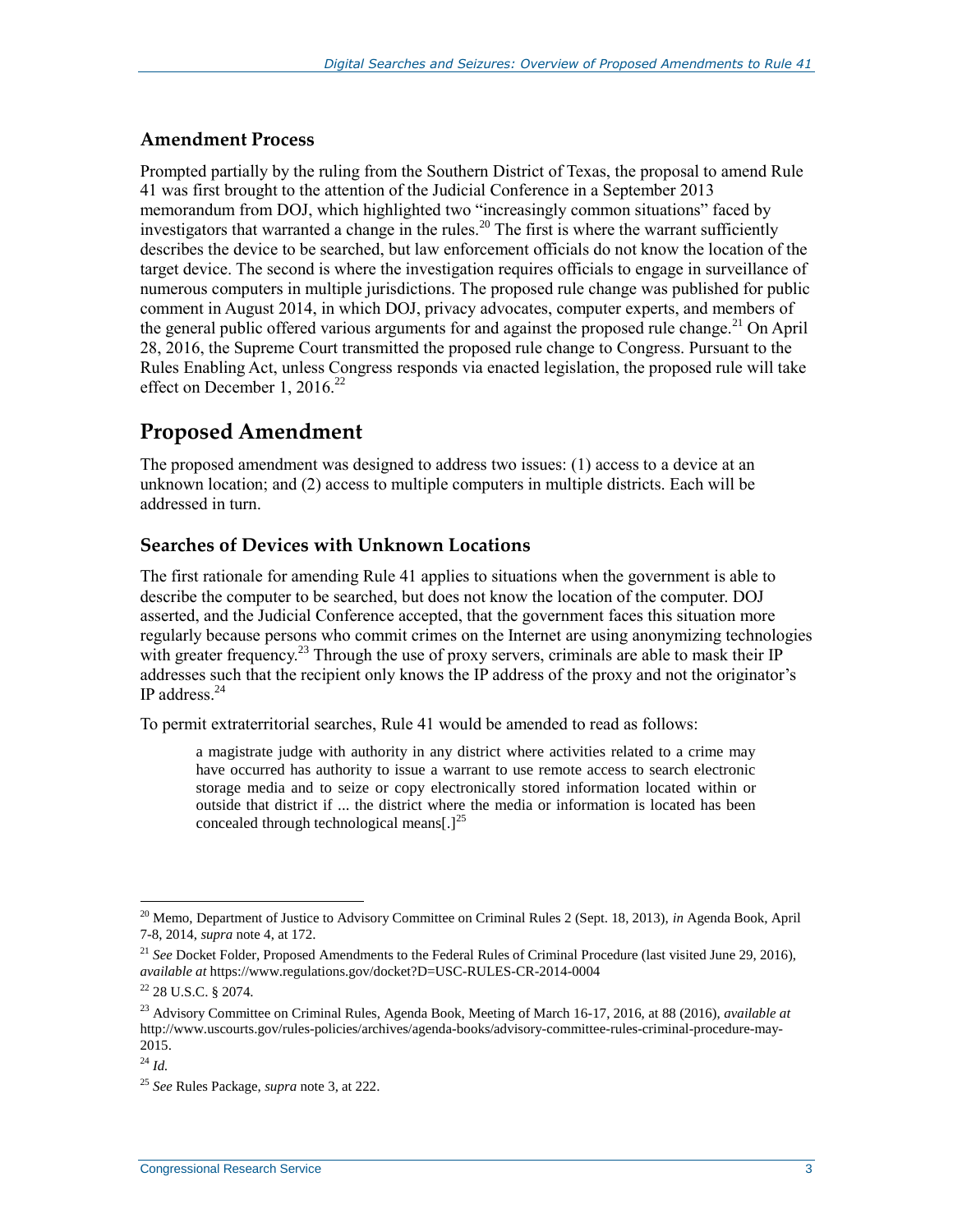#### **Multi-device, Multi-district Searches**

The second rationale for amending Rule 41 applies to situations where the government needs to search multiple computers in numerous districts as part of a large-scale investigation of computer crimes.<sup>26</sup> Under the current rule, there are limited mechanisms for seeking a warrant outside of the judicial district in which a computer is located, but none cover the type of authorization DOJ seeks here.<sup>27</sup> In its submission to the Judicial Conference, DOJ argued that effective investigation of large-scale online attacks, such as botnets—an "interconnected network of computers infected with malware without the user's knowledge and controlled by cybercriminals"<sup>28</sup>—requires a change to Rule 41 such that government officials can seek authorization in one district court, although the criminal activity may span multiple districts.<sup>29</sup>

As submitted to Congress, the second prong of the proposed rule change reads as follows:

a magistrate judge with authority in any district where activities related to a crime may have occurred has authority to issue a warrant to use remote access to search electronic storage media and to seize or copy electronically stored information located within or outside that district if ... (B) in an investigation of a violation of 18 U.S.C.  $\S$  1030(a)(5), the media are protected computers that have been damaged without authorization and are located in five or more districts.<sup>30</sup>

This change would allow DOJ to remotely access a potentially large number of affected computers, without having to apply for a warrant in each judicial district in which an affected computer is located.

### **Issues Raised by Proposed Amendment to Rule 41**

As part of the review process, the Advisory Committee received comments both supporting and opposing the proposed amendment to Rule 41. The Advisory Committee noted that "the most common theme in the comments opposing the amendment was concern that it relaxed or undercut the protections for personal privacy guaranteed in the Fourth Amendment.<sup>331</sup> Objectors made other arguments against the proposal including that it might engender forum shopping. This section will briefly explore these and other concerns raised by public comments.

#### **Rationale for Amendment**

Several commenters have proffered various arguments in support of the proposed rule change. First, and perhaps most obviously, is the fact that DOJ has been prevented in at least one reported ruling from remotely searching a target's computer when it could not state the location of the target.<sup>32</sup> More generally, DOJ has argued that criminals are using anonymizing techniques more frequently, so that DOJ is able to identify the computer but not the location of the target. In this

 $\overline{a}$ <sup>26</sup> *Id.* at 89.

<sup>&</sup>lt;sup>27</sup> FED. R. CRIM. P.  $41(b)(2)-(5)$ .

<sup>28</sup> *See* What is a Botnet Attack? – Definition, Kaspersky Lab (last visited June 29, 2016), https://usa.kaspersky.com/ internet-security-center/threats/botnet-attacks#.V3QTpfkrJbU.

<sup>29</sup> See Agenda Book, April 7-8, 2014, *supra* note 4, at 156.

<sup>30</sup> *See* Rules Package, *supra* note 3, at 223. Federal law outlaws the transmission of a program or command with the intent to damage a computer system. *See* 18 U.S.C. § 1030(a)(5).

<sup>31</sup> Memorandum from Reporters to Advisory Committee on Rules, Rule 41 (Feb. 25, 2015), *in* Advisory Committee on Criminal Rules, Agenda Book, Meeting of Mar. 16-17, 2015 [hereinafter Agenda Book, March 2015].

<sup>32</sup> *See* Current Version of the Rule, *supra* p. 2.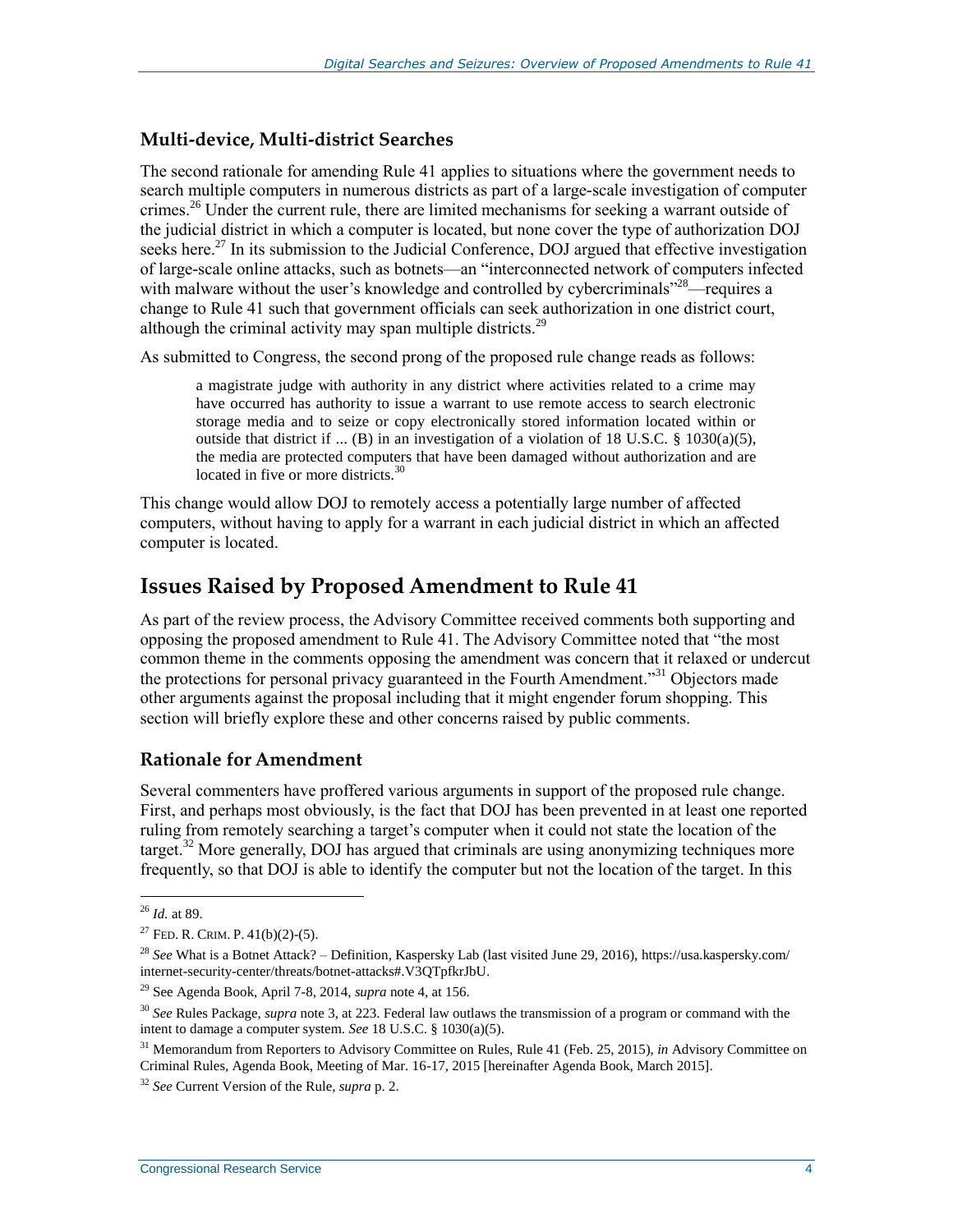vein, DOJ has argued that "there is a substantial interest in catching and prosecuting criminals who use anonymizing technologies, but locating them can be impossible for law enforcement absent the ability to conduct a remote search of the criminal's computer.<sup>33</sup> As to the second proposed change—investigation of botnet-like schemes that involve many computers in many districts—the National Association of Assistant United States Attorneys argued that coordinating many requests and review by many magistrate judges "not only wastes judicial and investigative resources, but also may cause delay that impedes investigation."<sup>34</sup>

#### **Particularity of Search**

Opponents of the proposed amendment to Rule 41 have argued that it would violate the particularity requirement of the Fourth Amendment. Again, the Fourth Amendment requires that no warrant shall issue unless it "*particularly describe[s] the place to be searched, and the persons or things to be seized*." <sup>35</sup> These observers cite to the Southern District of Texas ruling, which held that an extraterritorial warrant would violate the Fourth Amendment particularity requirement because it failed to state a location for the computer.<sup>36</sup>

In response to this concern, the Advisory Committee included a Committee Note to Rule 41, providing the following explanation about how the Fourth Amendment should apply to the proposed amendment:

The amendment does not address constitutional questions, such as the specificity of description that the Fourth Amendment may require in a warrant for remotely searching electronic storage media or seizing or copying electronically stored information, leaving the application of this and other constitutional standards to ongoing case law development.<sup>37</sup>

However, some privacy advocates believe that this proviso will be largely ineffective. For example, the Center for Democracy and Technology (CDT) noted that while "the Committee does not seek to address such questions in this rulemaking, the proposed modification to Rule 41 nonetheless does have direct bearing on these very questions since it specifically contemplates the issuance of warrants for computers in concealed locations."<sup>38</sup>

#### **Surreptitious Entry, Destructive Searches**

At least one observer has argued that the proposed amendment cannot meet the more demanding Fourth Amendment standard required for covert-entry remote access searches, <sup>39</sup> which generally requires that the government has some "reasonable necessity" for conducting the surreptitious search and that notice be given a reasonable time after the search is conducted.<sup>40</sup> Others have argued that the use of "malware and zero-day exploits is more invasive than other forms of

<sup>33</sup> *See* Agenda Book, April 7-8, *supra* note 4, at 172.

<sup>34</sup> *See* Written Comment on Rule 41, National Association of Assistant United States Attorneys (Feb. 4, 2015), *available at* https://www.regulations.gov/document?D=USC-RULES-CR-2014-0004-0027.

<sup>&</sup>lt;sup>35</sup> U.S. CONST. amend. IV (emphasis added).

<sup>36</sup> CDT, Written Statement, *supra* note 9.

<sup>37</sup> Rules Package, *supra* note 3.

<sup>38</sup> CDT, Written Statement, *supra* note 9.

<sup>&</sup>lt;sup>39</sup> Electronic Privacy Information Center, Statement on Proposed Amendments to Rule 41 of the Federal Rules of Criminal Procedure (Nov. 5, 2014), *available at* https://www.regulations.gov/document?D=USC-RULES-CR-2014- 0004-0010.

<sup>40</sup> *See* United States v. Villegas, 899 F.2d 1324, 1337 (2d Cir. 1990).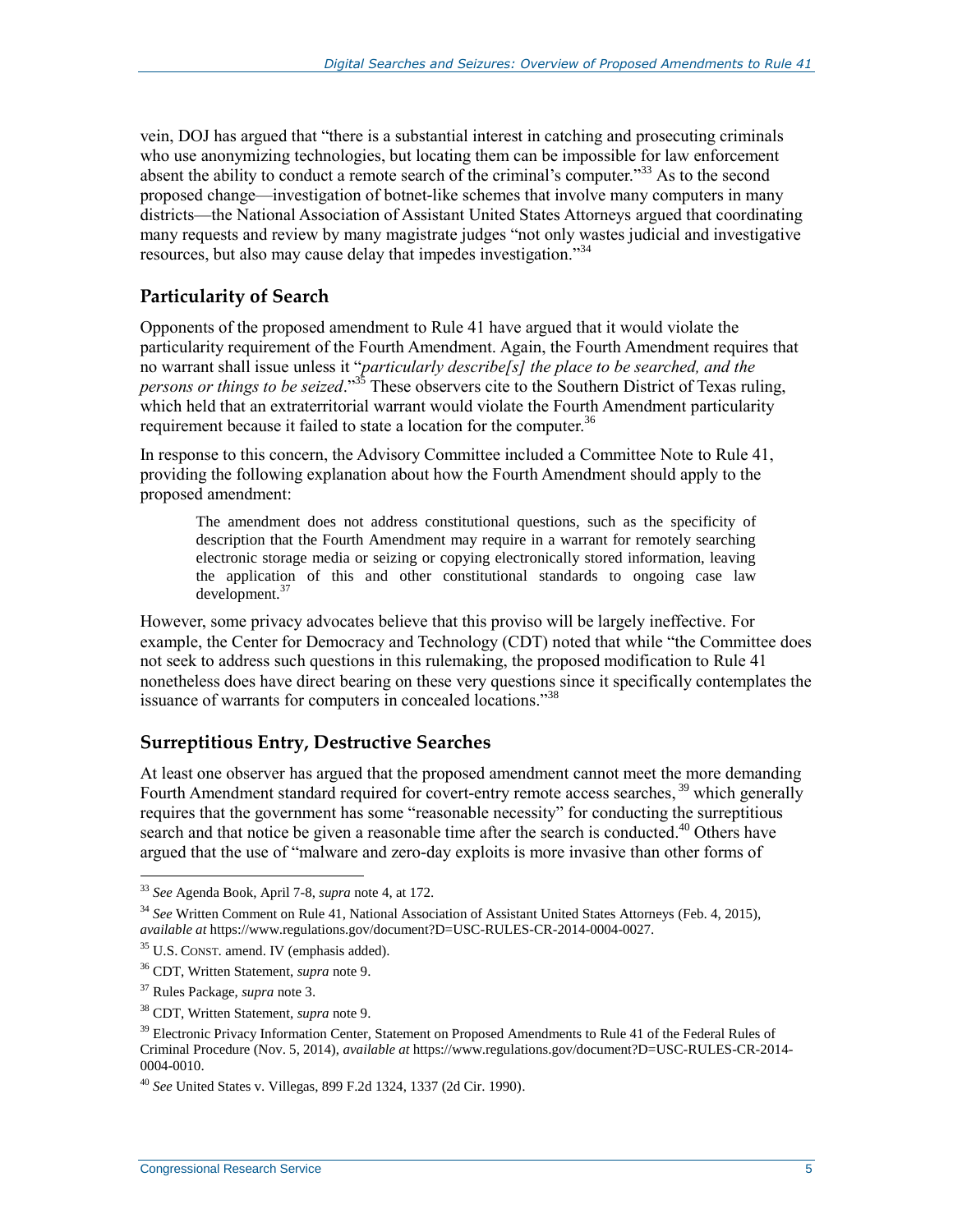permissible searches because the consequences and collateral damage associated with their use are inherently unpredictable and often irreversible.<sup> $341$ </sup> Like with the particularity arguments, discussed earlier, the Judicial Conference responded to these comments by highlighting the Committee Note, which asserts that the rule "does not foreclose or prejudge these constitutional issues," but rather "leaves them to be resolved on a case-by-case basis."<sup>42</sup>

#### **Notice**

Several commenters challenged the sufficiency of the notice requirements provided under the proposed rule. The American Civil Liberties Union (ACLU), for instance, argued that the notice requirements were lessened under the proposed amendment as they did not require that the officer "must" provide a copy of the warrant—as is required currently under Rule  $41(f)(1)(C)$ —but instead would require only that the officer "make reasonable efforts to serve a copy of the warrant and receipt" and ensure service is "reasonably calculated to reach that person."<sup>43</sup> The ACLU argued that providing notice will be difficult in many common situations, such as a target who signs onto a wireless network at a coffee shop or library.<sup>44</sup> In response, the Advisory Committee described the proposed notice requirements as "intended to be parallel, to the degree possible, with the requirement for physical searches."<sup>45</sup> Providing notice in the case of physical searches is not always possible, the Committee noted, and the rule as currently written does not require actual notice, but rather that notice be given "to the person from whom, or from whose premises, the property was taken, or leave a copy of the warrant and receipt at the place where the officer took the property."<sup>46</sup>

Additionally, the ACLU argued that the government should have to provide notice to both the owner of a computer *and* others who may have used and stored information on that device, not one *or* the other as is currently proposed in the rule. <sup>47</sup> The Judicial Conference rejected this suggestion, claiming that if the government executes a warrant for a business and seizes records of individual customers, providing notice to each customer would be too burdensome on the government, and is not required under current law.<sup>48</sup>

Finally, several commenters argued that government officials could delay giving notice, as the proposed notice requirement only requires that the government make "reasonable efforts" to provide notice, but does not require that it be given promptly.<sup>49</sup> Answering these comments, the Committee noted that Rule  $41(f)(3)$  permits delayed notice if permitted by statute. The Committee added a Committee Note stating that "Rule 41(f)(3) allows delayed notice *only* 'if the delay is authorized by statute. $\cdots$ <sup>50</sup>

<sup>41</sup> *See* Amer. Civil Liberties Union, Second Comment on the Proposed Amendment to Rule 41 Concerning "Remote Access" Searches of Electronic Storage Media 23-24 (Oct. 31, 2014), *available at* https://www.regulations.gov/ document?D=USC-RULES-CR-2014-0004-0013ACLU [hereinafter ACLU, Second Comment].

<sup>42</sup> *See* Agenda Book, March 2015, *supra* note 31, at 92.

<sup>43</sup> ACLU Second Comment, *supra* note 41, at 23-24; Final Rules Package, *supra* note 2, at 224.

<sup>44</sup> ACLU Second Comment, *supra* note 41.

<sup>45</sup> Agenda Book, March 2015, *supra* note 31, at 93.

 $^{46}$  FED. R. CRIM. P.  $41(f)(1)(C)$ .

<sup>47</sup> ACLU, Second Comment, *supra* note 41, at 24.

<sup>48</sup> Agenda Book, March 2015, *supra* note 31, at 93-94.

<sup>49</sup> *See* ACLU, Second Comment, *supra* note 41, at 24-25; EPIC, Written Statement, *supra* note 37.

<sup>50</sup> Rules Package, *supra* note 3 (emphasis added).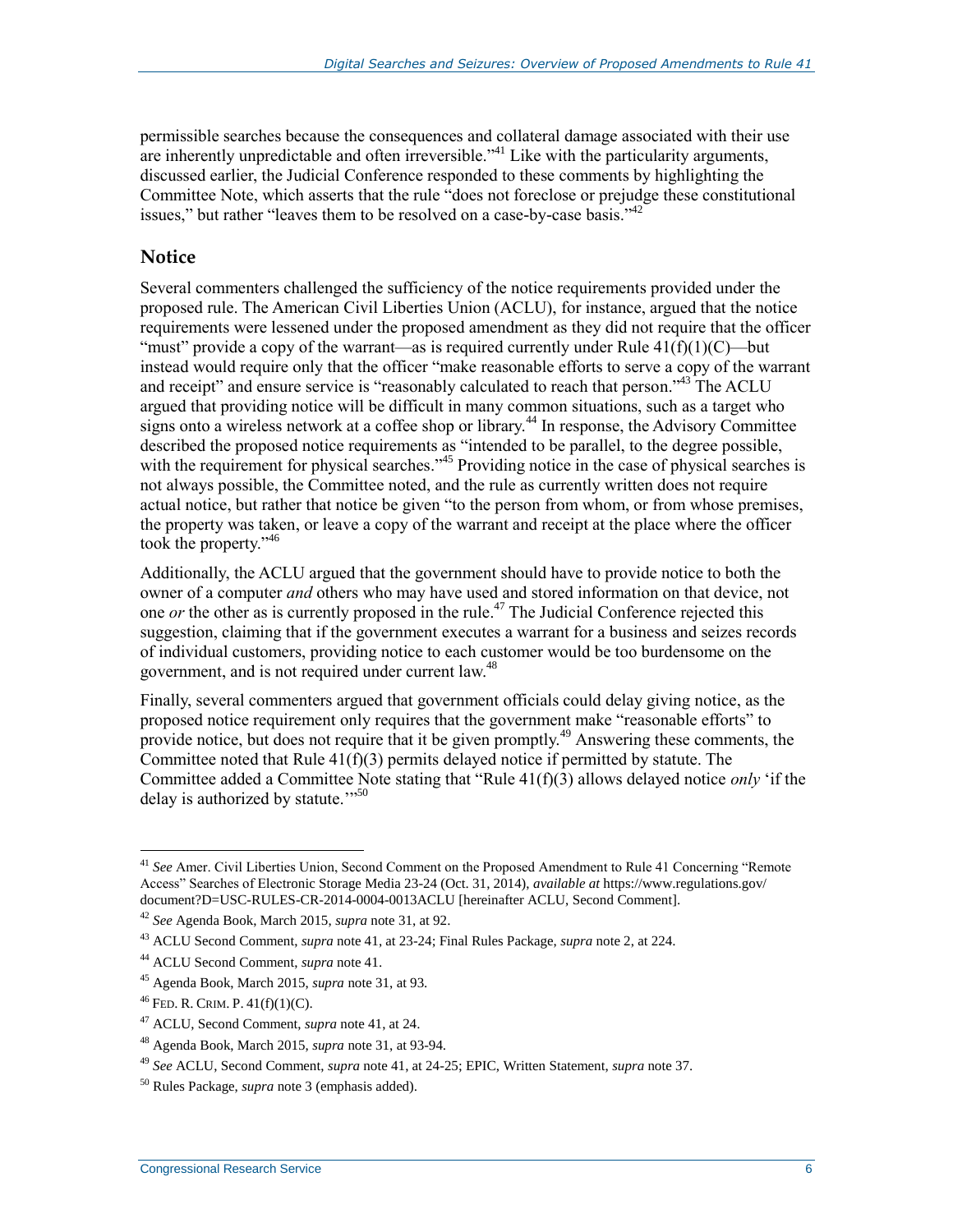#### **Impediments to Judicial Review**

Some commenters also raised concerns that the proposed rule, combined with existing judicial doctrines, could hinder judicial review in various ways, including:

- *Ex parte proceedings and lack of technical sophistication in the judiciary.*  Warrant proceedings are largely resolved *ex parte*—that is, only the government's attorney is present to offer arguments to the magistrate judge. Some have argued that the nature of these one-sided proceedings would hinder effective judicial review, especially when difficult technological questions are involved. 51
- Good Faith. Under the good faith exception to the exclusionary rule of the Fourth Amendment, unlawfully obtained evidence can still be admissible in a criminal trial if the evidence was "obtained in objectively reasonable reliance on a subsequently invalidated search warrant."<sup>52</sup> Some have argued that, because courts have the authority to resolve the good faith question before the substantive Fourth Amendment question,<sup>53</sup> the constitutional merits could largely go unresolved.<sup>54</sup>
- *Qualified Immunity*. Qualified immunity operates in a similar manner in the civil context as good faith does in the criminal context: it "protects government officials from liability for civil damages insofar as their conduct does not violate clearly established statutory or constitutional rights of which a reasonable person would have known."<sup>55</sup> Again, courts are permitted to resolve this procedural question before moving to the merits of the plaintiff's claim.<sup>56</sup> Commenters have posited that qualified immunity, like good faith, could preclude judicial review of the constitutionality of these largely untested search and seizure techniques.<sup>57</sup>

#### **Forum Shopping**

Some have argued that permitting remote searches under Rule 41 in any district in which an element of the crime occurred raises significant concerns of forum shopping. That is, they argue that when the government has multiple options of jurisdictions in which to file a warrant application, it will more often than not choose the more government-friendly judge. $58$ 

#### **Process Concerns**

In addition to comments concerning the changes to Rule 41 itself, many observers have challenged the method in which the rule is being changed. Some have argued that as sensitive a

 $\overline{a}$ <sup>51</sup> *See, e.g.*, ACLU, Second Comment, *supra* note 41, at 25-26.

<sup>52</sup> *See* United States v. Leon, 468 U.S. 897, 922 (1984).

<sup>53</sup> *See*., *e.g.*, United States v. Clay, 646 F.3d 1124, 1128 (8th Cir. 2011).

<sup>54</sup> *See* ACLU, Second Comment, *supra* note 41, at 26 ("[E]ven in cases where a remote access warrant fails the particularity, probable cause, or reasonableness requirements of the Fourth Amendment, courts will generally avoid ruling on the issue.").

<sup>55</sup> Harlow v. Fitzgerald, 457 U.S. 800, 818 (1982).

<sup>56</sup> *See* Pearson v. Callahan, 555 U.S. 223, 236 (2009).

<sup>57</sup> *See* ACLU, Second Comment, *supra* note 41, at 26-27.

<sup>58</sup> CDT, Written Statement, *supra* note 9, at 5.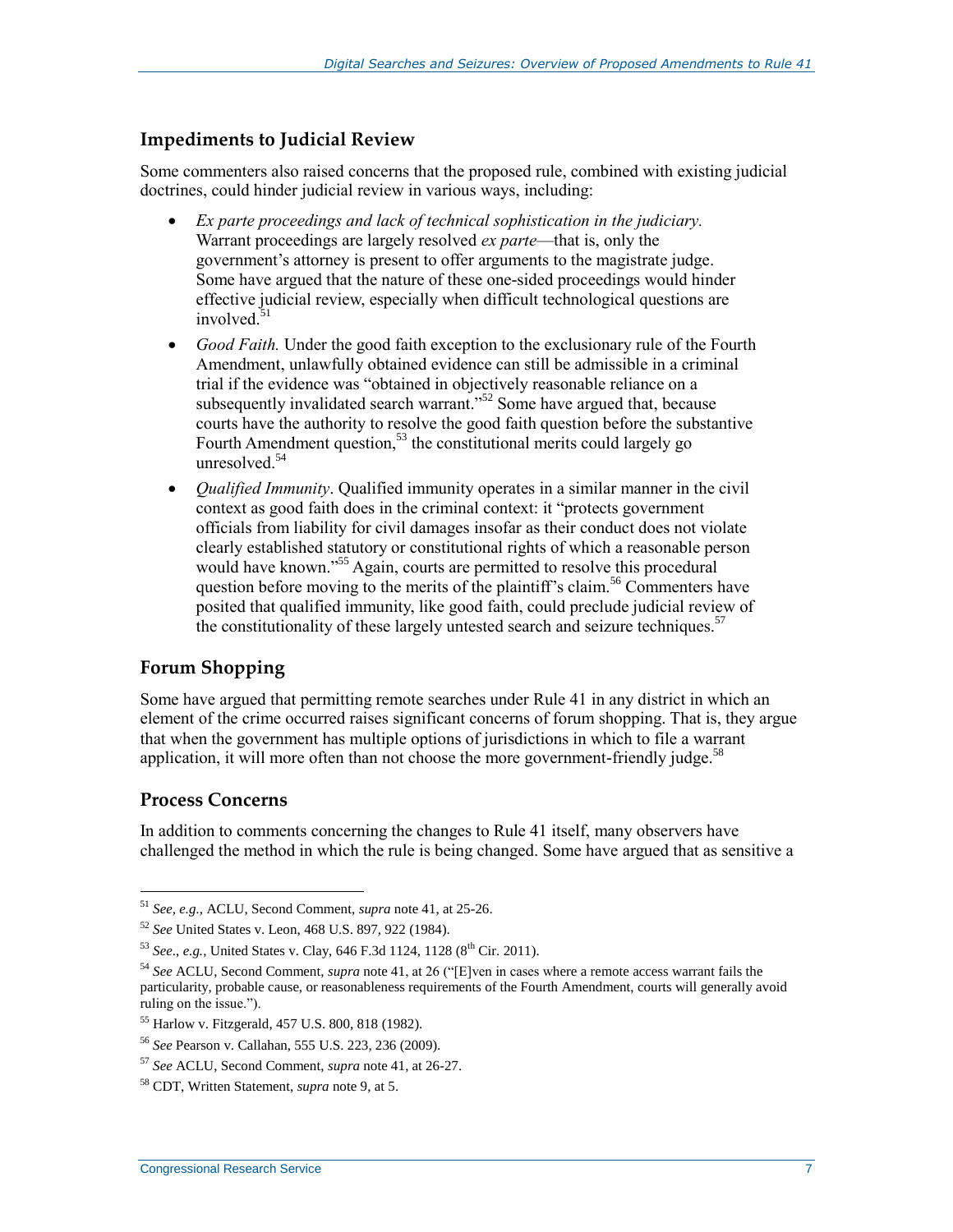topic as remote hacking should undergo a more thorough vetting via the formal congressional lawmaking process rather than through the rulemaking process of a federal agency.<sup>59</sup> As argued by the Center for Democracy & Technology:

The proposed changes to FRCrmP Rule 41 are not a Congressional amendment, nor do they implement a direct expansion of extraterritorial jurisdiction codified in statute. Congress has not authorized extraterritorial or multi-district searches for computers with concealed locations or during investigations under 18 U.S.C.  $\S$  1030(a)(5), as the proposed modification to Rule 41 contemplates. The proposed modification attempts to expand magistrates' Rule 41 authority in a manner that has historically been accomplished by Congressional action. The proposed modification should be handled through Congress rather than judicial rulemaking. $60$ 

## **Congressional Action**

Upon transmittal of the proposed amendment to Rule 41, Senator Ron Wyden introduced the Stopping Mass Hacking Act (S. 2952, [H.R. 5321\)](http://www.congress.gov/cgi-lis/bdquery/z?d114:H.R.5321:) to reject this rule change. It would provide as follows:

The proposed amendments to rule 41 of the Federal Rules of Criminal Procedure, which are set forth in the order entered by the Supreme Court of the United States on April 28, 2016, shall not take effect. $61$ 

Again, if Congress does not act, the proposed amendment will take legal effect on December 1, 2016. $62$ 

 $\overline{a}$ <sup>59</sup> *Id.*

<sup>60</sup> *Id.*

 $^{61}$  S. 2952, 114<sup>th</sup> Cong. (2016); H.R. 5321, 114<sup>th</sup> Cong. (2016).

<sup>62</sup> *See* 28 U.S.C. § 2074.